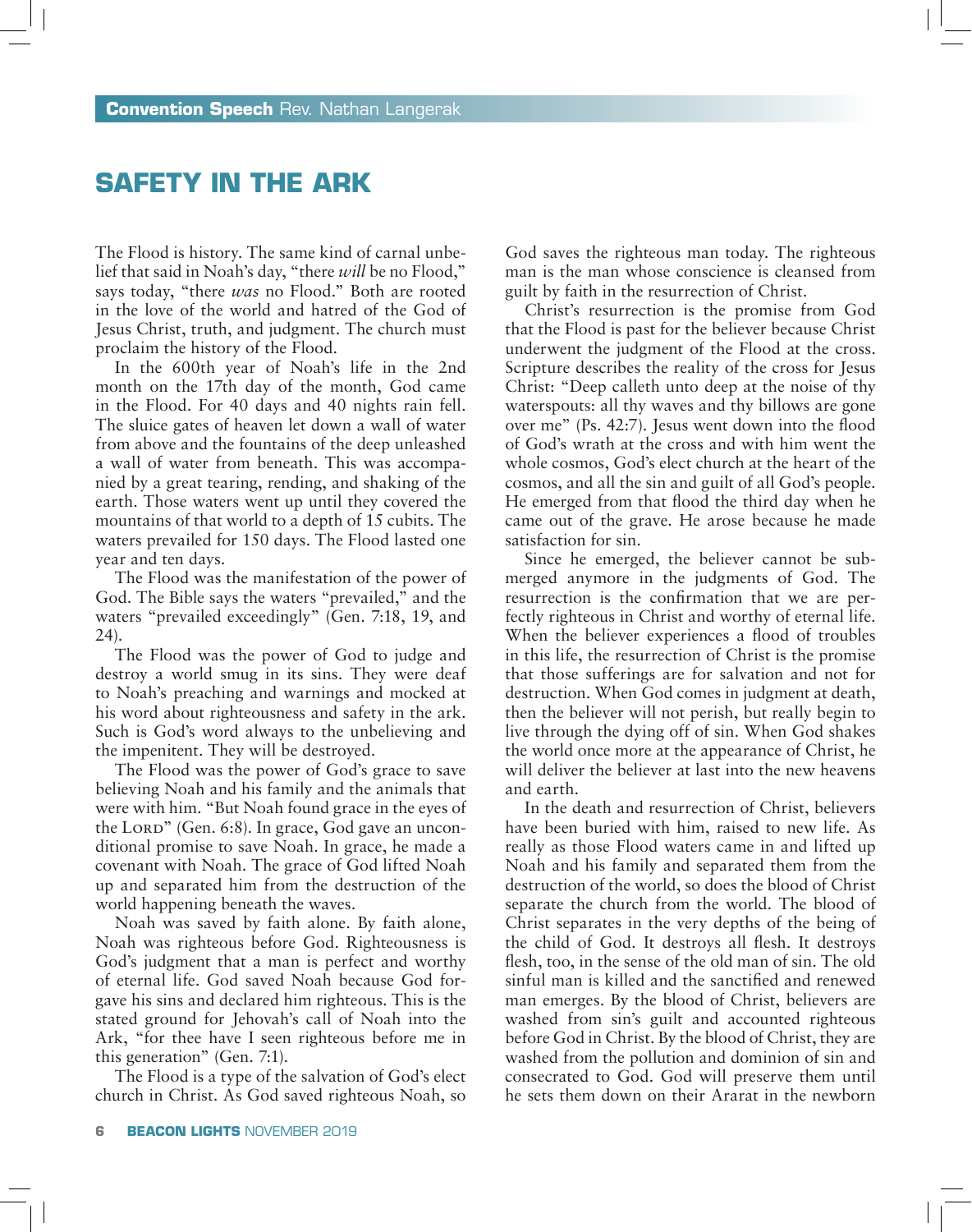world of the new creation.

God saved Noah and his family in the ark. The word *ark* means a box or chest. We can conceive of a very large wooden pole barn or better, of a huge coffin into which Noah entered by faith, and by the wonder of God's grace emerged from the flood.

The ark was an instrument that God used to save Noah. The ark did not save and preserve Noah because it floated or because it was so well constructed. The Flood would have destroyed the largest ships man has ever built. The Scriptures say that "the LORD shut him in" (Gen. 7:16). That phrase means that God took the ark into his bosom, enfolded it with his arms, stood under it, held it up, and preserved it by his great power in the Flood.

The ark was part of the wonder of grace in the Flood. The power of God's grace in the waters lifted up the ark, preserved that ark in the Flood, and caused that ark to rest on Ararat. The fact that Noah built the ark at all was a work of God's grace. Noah built by faith, so God built the ark.

The pressing question about the ark is, what is its application today? The ark is a word of God in scripture to his covenant friends in the last days about their calling in the midst of a wicked and perverse world. The ark stands as the everlasting reminder of the part that God's people have in his covenant to cleave unto him in true faith, firm hope, and ardent love and to forsake and condemn the world. The ark is the calling to come out of the world and into the true church of Christ. The ark is the calling of God's people to build in God's covenant, kingdom, and church in antithetical separation from and in condemnation of the world.

Things were humming along in that world. Man was making tremendous strides in the world in every area of science and technology. There was a flourishing religious side to the world. They called themselves the sons of God, so those men claimed the name church for themselves. But God says in Genesis 6:13: "the end of all flesh is come before me and the earth is filled with violence through them." The words "the end of all flesh," mean the extremity of man's wickedness. Sinful man had come to the bitter end of the development of sin and unbelief so that flesh was as wicked as flesh could get in that age.

The ark was a word of God that he hated their religion, their sin, their unbelief, and their impenitence, and that he would destroy them. The ark stood like a pointing and accusing finger and like a coffin warning of impending doom.

The ark calls the church to be separate from and condemn the world. The ark is especially the condemnation of the amalgamation of the apostate church and the ungodly world. The believer is not called to build a good and godly culture, hold hands with the wicked, and make a pleasant society, but to build in God's covenant, kingdom, and church, separate from the world. By building in God's covenant, the believer condemns as Noah did when he built the ark. When believers build and maintain a separate school, that is an act of condemnation. It says that they can be part of no other. When believers build and maintain a separate church, that is an act of condemnation because they cannot belong to another.

There is safety in separation from the ungodly world and apostate church world. In the union of church and world, there is destruction. Denial of the antithesis is the death of the church. Not only the antithesis over against the ungodly world, but also the antithesis between those that adhere faithfully to God's word and those that have departed from the truth of the word of God and have become like the world. To deny that antithesis and to attempt to overcome it is ecclesiastical suicide as much as if Noah would have stopped building the ark or opened the door of the ark in the Flood.

Second, the ark was the commendation of Noah's faith. He believed God's word that there would be a Flood and God's promise to save him in the ark and to give him a new creation. So he built the ark by faith. This is the great test of a man's faith: will he believe God though the whole world condemns him and all men forsake him, hate him, and ridicule his work? By his obedience to God, he showed that his faith was true faith in God's promise.

Third, the ark shows what works are pleasing to God. The ark is not the calling of the church simply to be busy, but the calling of the church is to obey the word of God in everything. The ark is the condemnation of all man's invented religious works by which he supposes that he is very spiritual and pleasing to God and upon which he expends a great deal of time and energy. Good works which demonstrate our faith are obedience to what God commands in his word.

Fourth, the ark was an expression of Noah's hope. In all his life Noah labored for the end of the world and the coming of a new one. Every ounce of his energy was pressed into that calling all the while he was harassed by the wicked.

In seeking the world to come, the ark is the condemnation of all world-flight. Noah lived and built